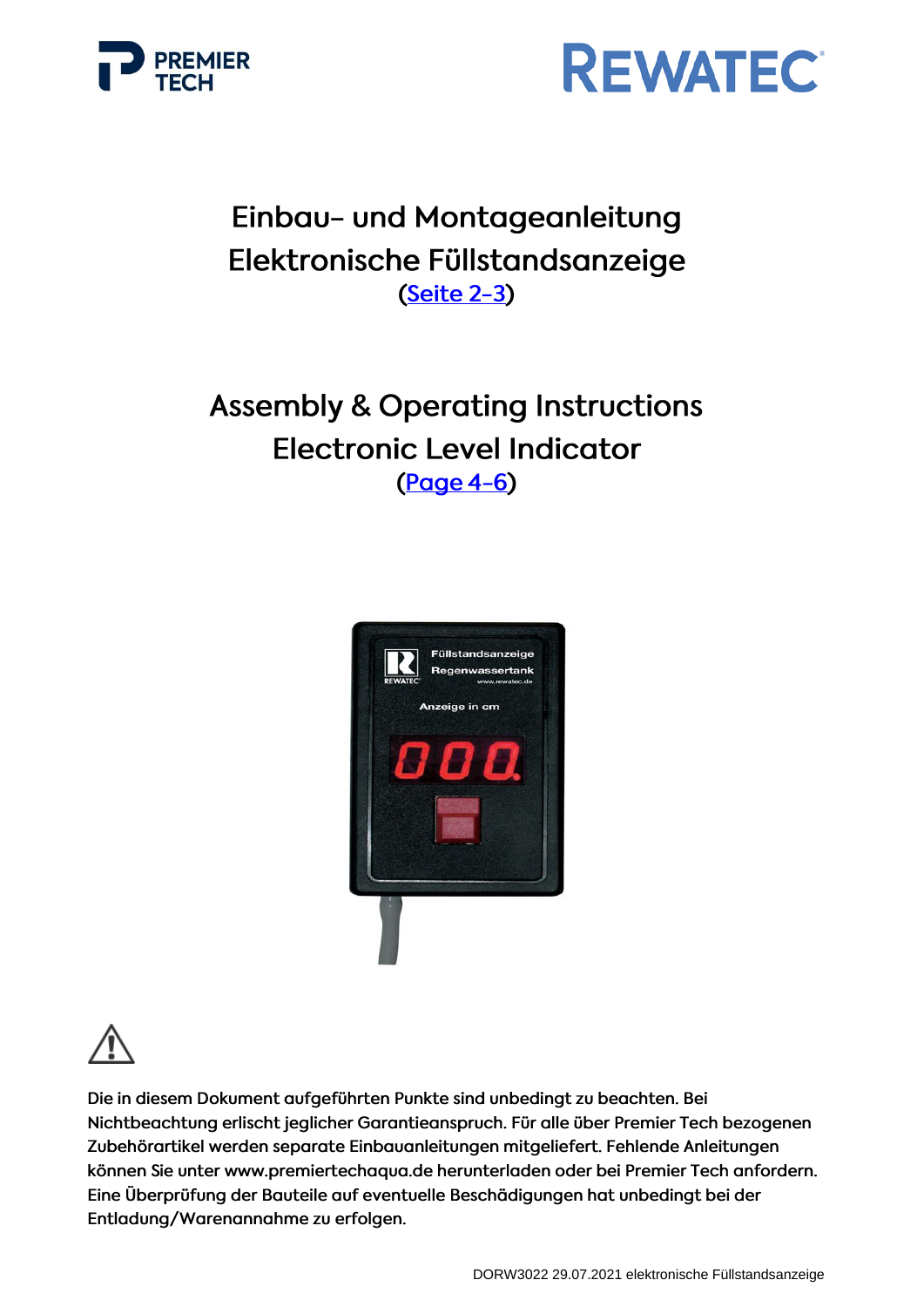# **1. Einsatzbereich**

Im Standardbereich für Flüssigkeitshöhen von 5 bis 300 cm bei Messungen von Wasserständen.

# **2. Funktionsbeschreibung**

Beim elektronischen Messvorgang wird der hydrostatische Bodendruck gemessen, der je nach Standhöhe des Wassers verschieden groß ist. Man nimmt den Druck in der Regel ca. 5 cm über dem Tankboden ab.

Die Anzeige stellt die Füllstandshöhe im Tank in cm dar.

Mittels der elektronischen Pumpe des Messgeräts wird im Messleitungssystem pneumatischer Druck aufgebaut, bis dieser mit dem über dem Tankboden lastenden Flüssigkeitsdruck gleich groß ist. Der durch die Pumpe erzeugte Druck hat die Wassersäule in der Standleitung verdrängt. Die Luft entweicht perlend aus dem Standleitungsende im Tank und das Messgerät zeigt die Füllstandshöhe in cm auf der digitalen Skala an. In Abhängigkeit von der Leitungslänge kann es sein, dass die Pumpe mehrfach betätigt werden muss, um die Luft komplett aus der Leitung zu verdrängen und eine korrekte Anzeige zu erhalten.

## **3. Einbau**

Wandhalterung (quadratische Platte) mit den Dübeln und Schrauben an der Wand befestigen, so dass eine oben offene Tasche entsteht.



Messgerät "elektronische Füllstandsanzeige" (**A**) mit rückseitiger Lasche in die Wandhalterung einhängen.

Die Anzeige muss senkrecht, vor direkter Sonneneinstrahlung und Witterungseinflüssen, geschützt montiert werden.

Ein Ende der 20 m Messleitung wird durch das Versorgungsrohr bei den Regenwassernutzungsanlagen in den Tank geführt. Dort wird sie mit dem 3 m Silikonschlauch (**B**) durch einfaches überziehen des Silikonschlauchs über die PE Messleitung (**C**) verbunden. Der Silikonschlauch, an dessen Ende die Gewichtstülle (**D**) befestigt wird, ist entsprechend der Höhe im Tank anzupassen wobei der Bodenabstand von 5 cm zu berücksichtigen ist (wichtig um ein Verstopfen der Standleitung zu verhindern).

Die PE-Messleitung vom Tank zur Anzeige sollte straff und knickfrei, mit stetigem Gefälle zum Tank hin, verlegt werden. Das Ende der Messleitung kann bei Bedarf gekürzt und an den Silikonanschlussschlauch der Füllstandsanzeige mittels Verbin-dungsstück (**E**) angeschlossen werden.

Die Verlegung der Leitung direkt im Erdreich ist nicht zulässig, da sonst eine einwandfreie Funktion der Anzeige nicht gewährleistet werden kann.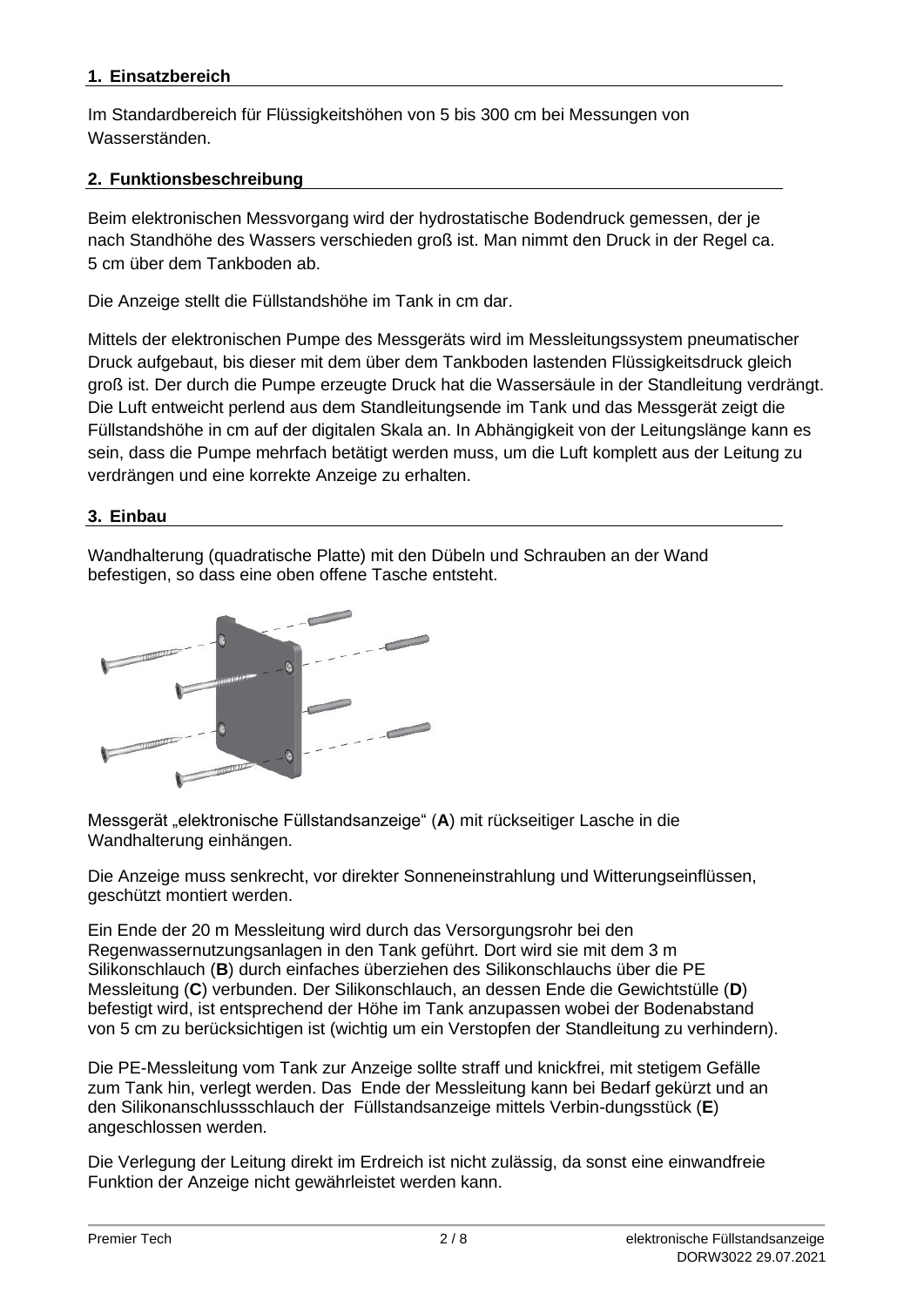

## **4. Bedienung**

- Messung durch drücken der roten Taste veranlassen ( je nach Leitungslänge die Pumpe u. U. 2-3 mal laufen lassen)
- Nach kurzer Zeit erscheint der Füllstand in cm.
- Zur Kontrolle zweite Messung durchführen.
- Bei abweichender Anzeige weitere Messung durchführen.
- Wenn Anzeige blinkt. Batterie wechseln.

#### **5. Batteriewechsel**

- 1. Messgeräte "elektronische Füllstandsanzeige" nach oben aus der Wandhalterung herausziehen.
- 2. Batteriefach an der Rückseite öffnen und Batterie herausnehmen.
- 3. Batterie am Anschlussklipp auswechseln. Batterietyp: 9V-Blockbatterie Alkaline.
- 4. Batterie in Batteriefach einführen und Deckel schließen.
- 5. "elektronische Füllstandsanzeige" mit rückseitiger Lasche in Wandhalterung einhängen.

#### **6. Lieferumfgang**

- Messgerät "elektronischer Füllstandsanzeige" mit Silikonschlauch
- 20 m Messleitung Ø 4 mm
- 3 m Silikonschlauch mit Gewicht zum Einbau im Tank
- Wandhalterung Kunststoff
- Schrauben und Dübel für Wandhalterung

#### **Technische Daten**

Messprinzip: hydrostatischer Druck Max. Füllhöhe: 300cm Toleranz: +/- 1cm Stromversorgung: 9V Blockbatterie

CE-Konformität gemäß EN61000-6-1, EN61000-6-3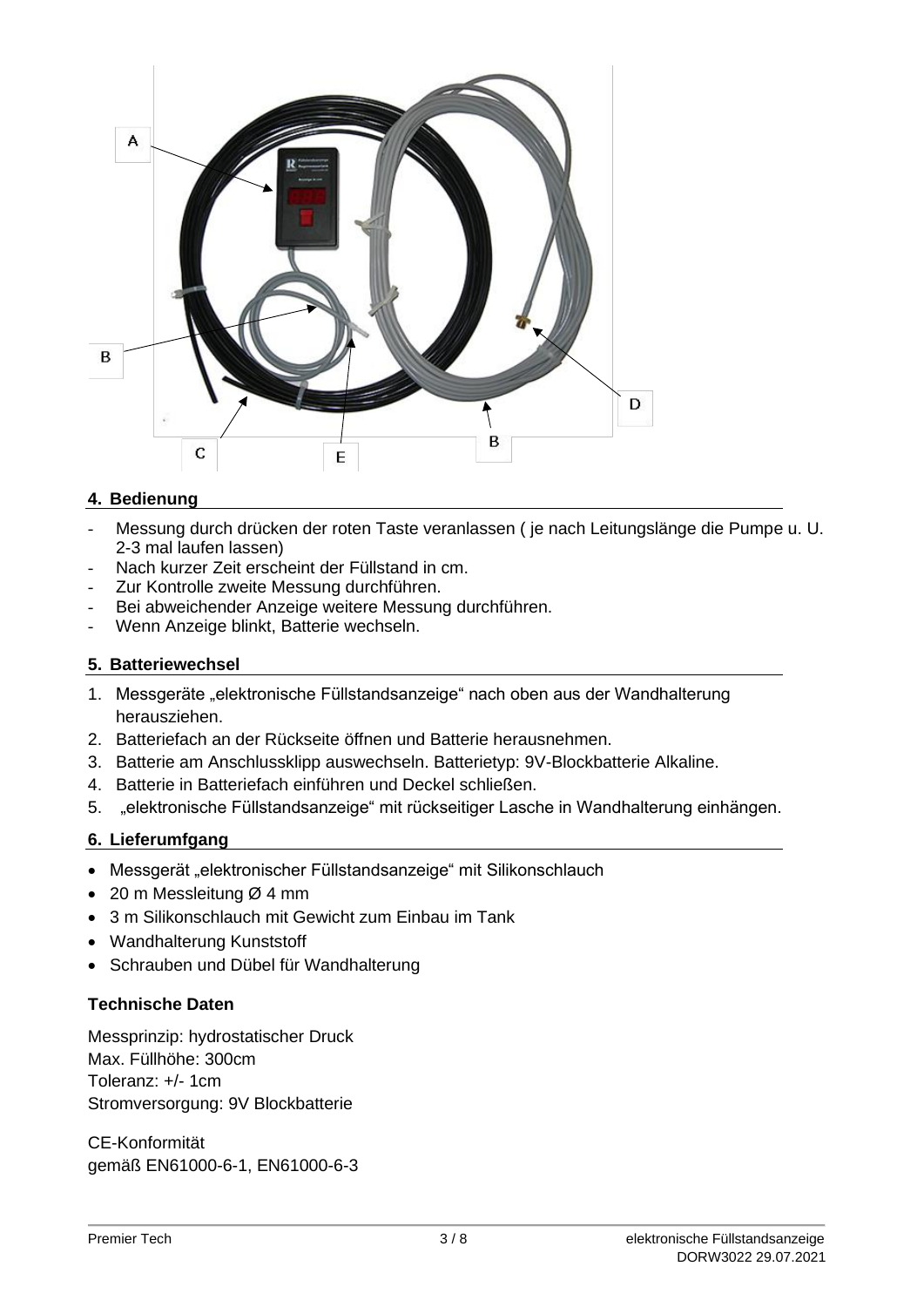# **Assembly & Operating Instructions** Electronic Level Indicator



## **Important notice:**

The contents of this technical documentation and corresponding manuals are a component of the guarantee terms.

#### **1. Aera of application**

For the measurement of water levels, from 5 to 300 cm.

#### **2. Functional description**

With the electronic measurement, the hydrostatic compression of the ground is detected, which diversifies with the height of the water. The compression is read from about approx. 5 cm above the ground of the tank.

The display shows the height in cm.

Via the electric pump of the measuring instrument, a pneumatic pressure is built up in the measurement connection until the pressure is equal to the pressure of the liquid above the tank floor. The pressure generated by the pump, squeezes the water level into the pipe, the air at the end of the pipe will show the water level in cm on a digital scale. Depending on the length of the measurement connection, you may have to activate the pump more than once to get the air completely out of the connection and get a correct result.

#### **3. Installation**

Mount wall bracket (square plate) with dowels and screws to the wall

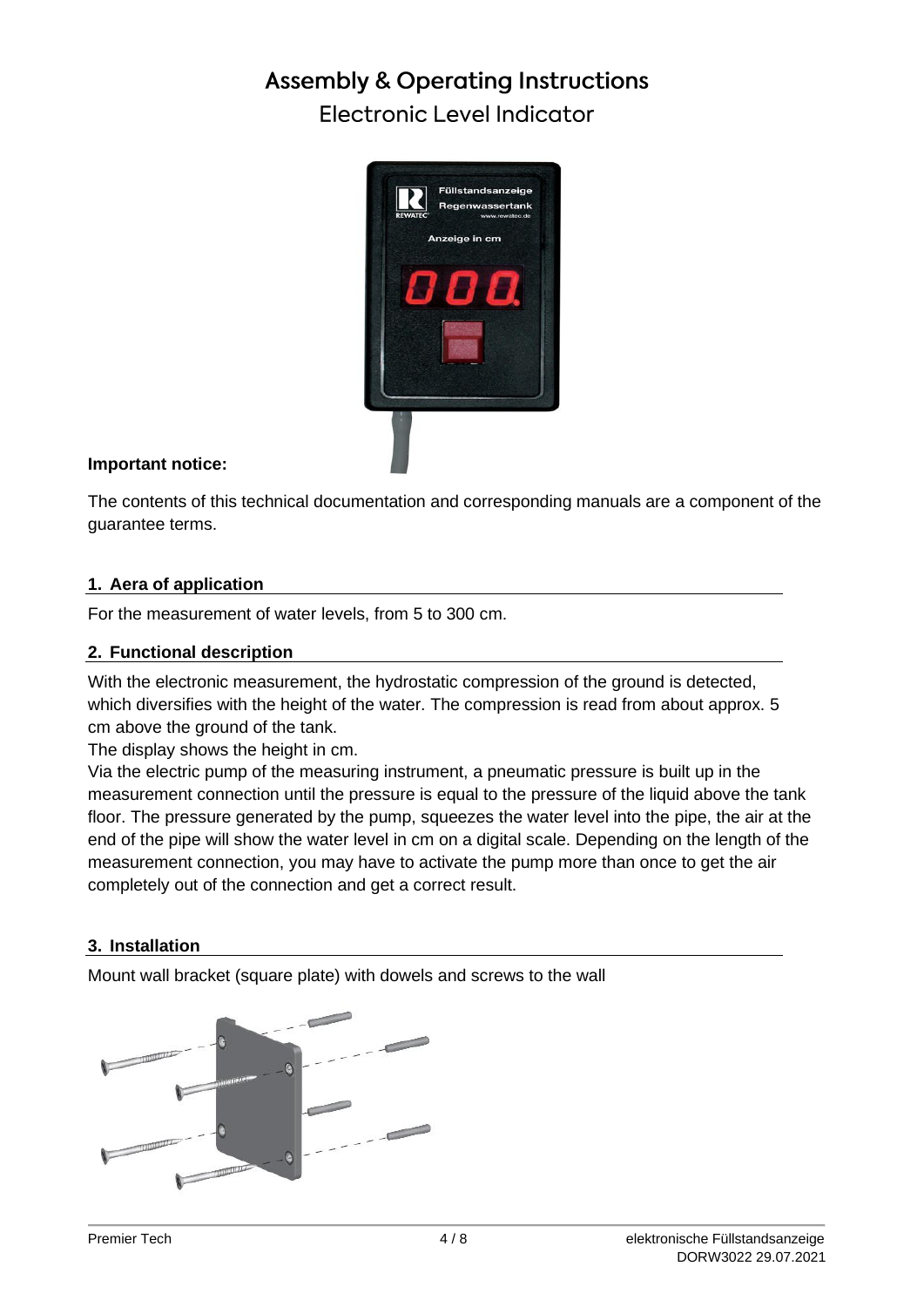Insert measuring instrument "electronic level indicator" (**A**) into the wall bracket (see diagram "wall mounting").

The display must be installed vertically, protected from direct sunlight and the effects of the weather.

One end of the 20 m measurement connection has to be inserted into the rainwater harvesting system tank, through the service pipe. It is connected here by pulling the 3 m silicone hose (**B**) over the PE measurement connection (**C**). The silicone hose, to which the weight sleeve (**D**) is fastened, has to be adapted according to the height in the tank. A ground clearance of 5 cm has to be kept (important to avoid a plugging of the leased circuit).

The PE-measurement connection from the tank to the display should be laid free of breaks, with a constant incline to the tank. The end of the measurement connection can be shortened if necessary and connected to the silicon connection of the level indicator by a connector (**E**).

Laying the connection in the soil is not allowed, as this will hamper the correct working of the display.



## **4. Operating**

- Start the measurement by pressing the red button (Depending on the length of the of the measurement connection you may possibly have to activate the pump  $2 - 3$  times)
- The filling level appears in cm.
- Make a second measurement for checking purposes.
- If the value differs, further measurements have to be made.
- If display flashes, batteries have to be changed.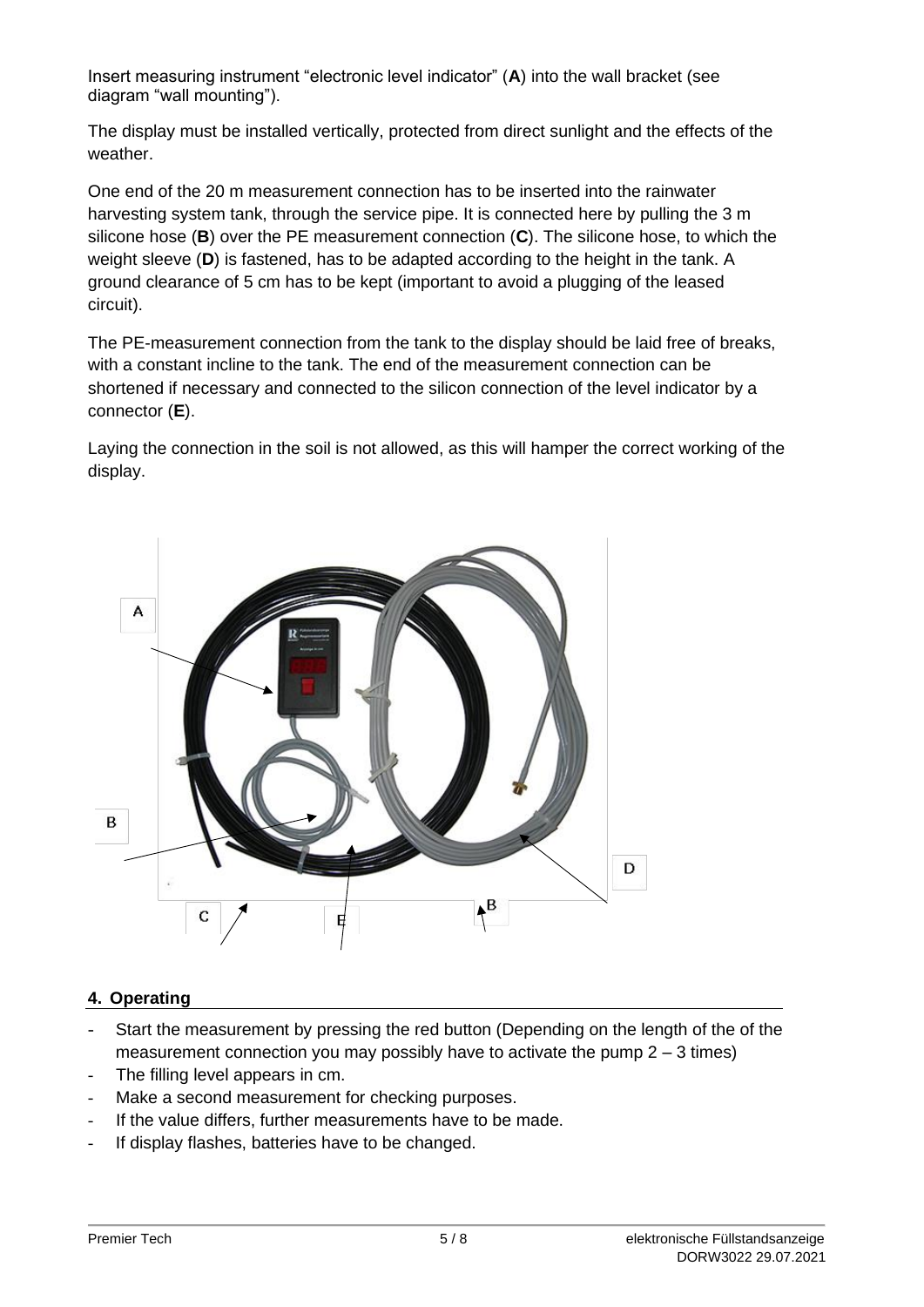#### **5. Changing of the batteries**

- 1. Remove the electronic level indicator from the wall bracket.
- 2. Open the battery case at the back and remove the battery.
- 3. Change battery at the connection clip. Battery type: 9V battery Alkaline
- 4. Insert battery into battery case and close the cap.
- 1. Replace the electronic level indicator to wall bracket with rear clip.

## **6. Delivery Scope**

- 1 Electronic level indicator with silicon hose
- 2 20 m measurement connection Ø 4 mm
- 3 3 m silicon hose with weight for installation into the tank
- 4 Wall bracket for mounting the "electronic level indicator"
- 5 Screws and dowels for mounting the wall bracket

## **Technical data**

Measuring principle: hydrostatic pressure Max. filling-level: 300 cm Tolerance: +/- 1 cm Current supply: 9V battery

CE-Conformity Accordant to EN61000-6-1, EN61000-6-3

PREMIER TECH WATER AND ENVIRONMENT GMBH

Subject to technical alterations without notice. All rights reserved. Premier Tech is not liable for printing errors. The contents of the technical documentation are part of the warranty conditions. All applicable standards and other guidelines, as well as accident prevention regulations, must be observed during planning and installation of the product.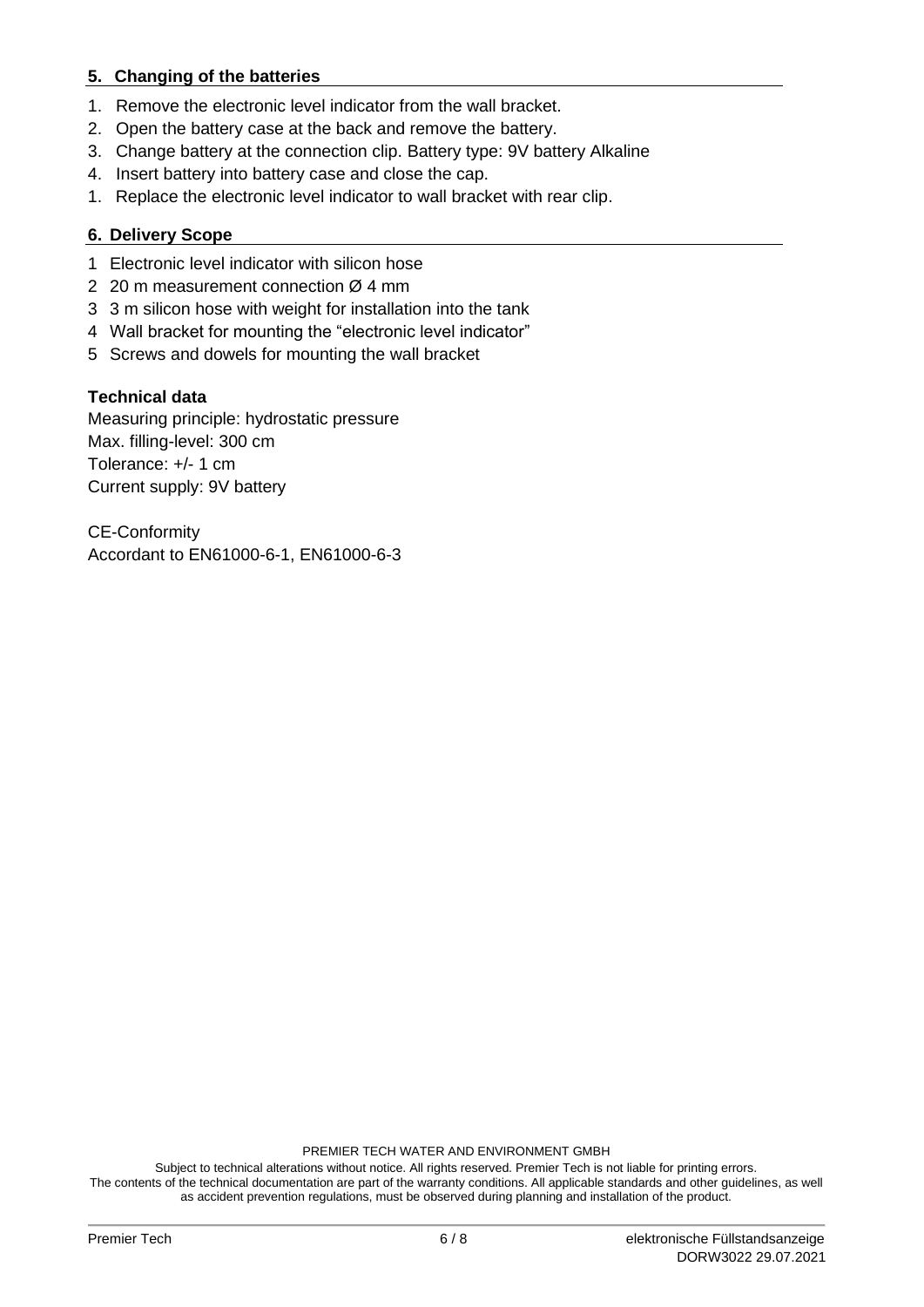$7/8$